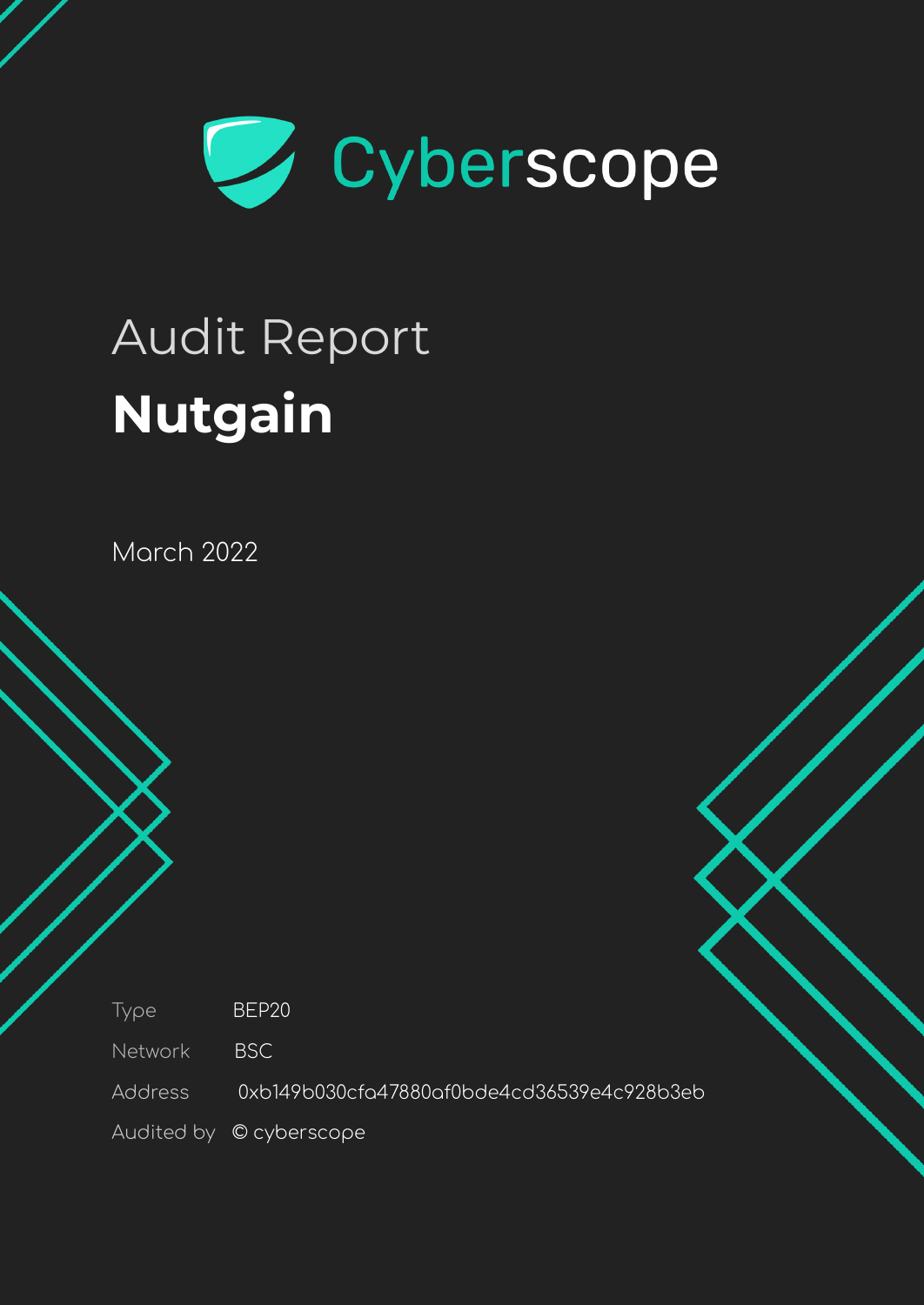# <span id="page-1-0"></span>Table of Contents

Cyberscope

| <b>Table of Contents</b>                                | 1              |
|---------------------------------------------------------|----------------|
| <b>Contract Review</b>                                  | 3              |
| <b>Audit Updates</b>                                    | 3              |
| <b>Contract Analysis</b>                                | 4              |
| <b>ST - Stop Transactions</b>                           | 5              |
| <b>Description</b>                                      | 5              |
| <b>Recommendation</b>                                   | 5              |
| <b>ELFM - Exceed Limit Fees Manipulation</b>            | 6              |
| <b>Description</b>                                      | 6              |
| <b>Recommendation</b>                                   | 6              |
| <b>BC - Blacklisted Contracts</b>                       | $\overline{7}$ |
| <b>Description</b>                                      | $\overline{7}$ |
| <b>Recommendation</b>                                   | $\overline{7}$ |
| <b>Contract Diagnostics</b>                             | 8              |
| <b>L01 - Public Function could be Declared External</b> | 9              |
| <b>Description</b>                                      | 9              |
| <b>Recommendation</b>                                   | 9              |
| <b>L02 - State Variables could be Declared Constant</b> | 10             |
| <b>Description</b>                                      | 10             |
| <b>Recommendation</b>                                   | 10             |
| <b>L04 - Conformance to Solidity Naming Conventions</b> | 11             |
| <b>Description</b>                                      | 11             |
| <b>Recommendation</b>                                   | 11             |
| L11 - Unnecessary Boolean equality                      | 12             |
| <b>Description</b>                                      | 12             |
| <b>Recommendation</b>                                   | 12             |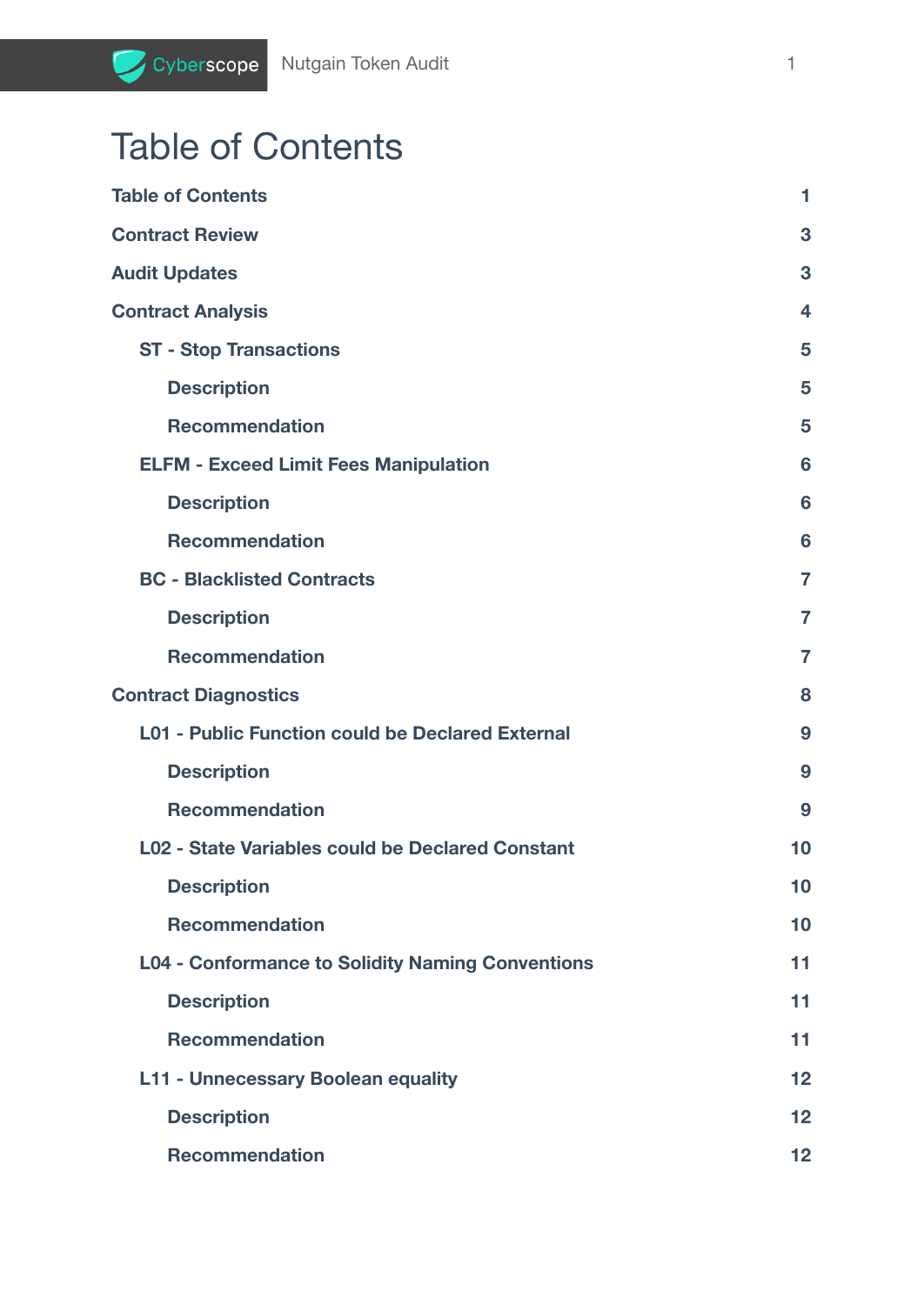

| <b>L07 - Missing Events Arithmetic</b> | 13 |
|----------------------------------------|----|
| <b>Description</b>                     | 13 |
| <b>Recommendation</b>                  | 13 |
| L13 - Divide before Multiply Operation | 14 |
| <b>Description</b>                     | 14 |
| <b>Recommendation</b>                  | 14 |
| <b>Contract Functions</b>              | 15 |
| <b>Contract Flow</b>                   | 18 |
| <b>Domain Info</b>                     | 19 |
| <b>Summary</b>                         | 20 |
| <b>Disclaimer</b>                      | 21 |
| <b>About Cyberscope</b>                | 22 |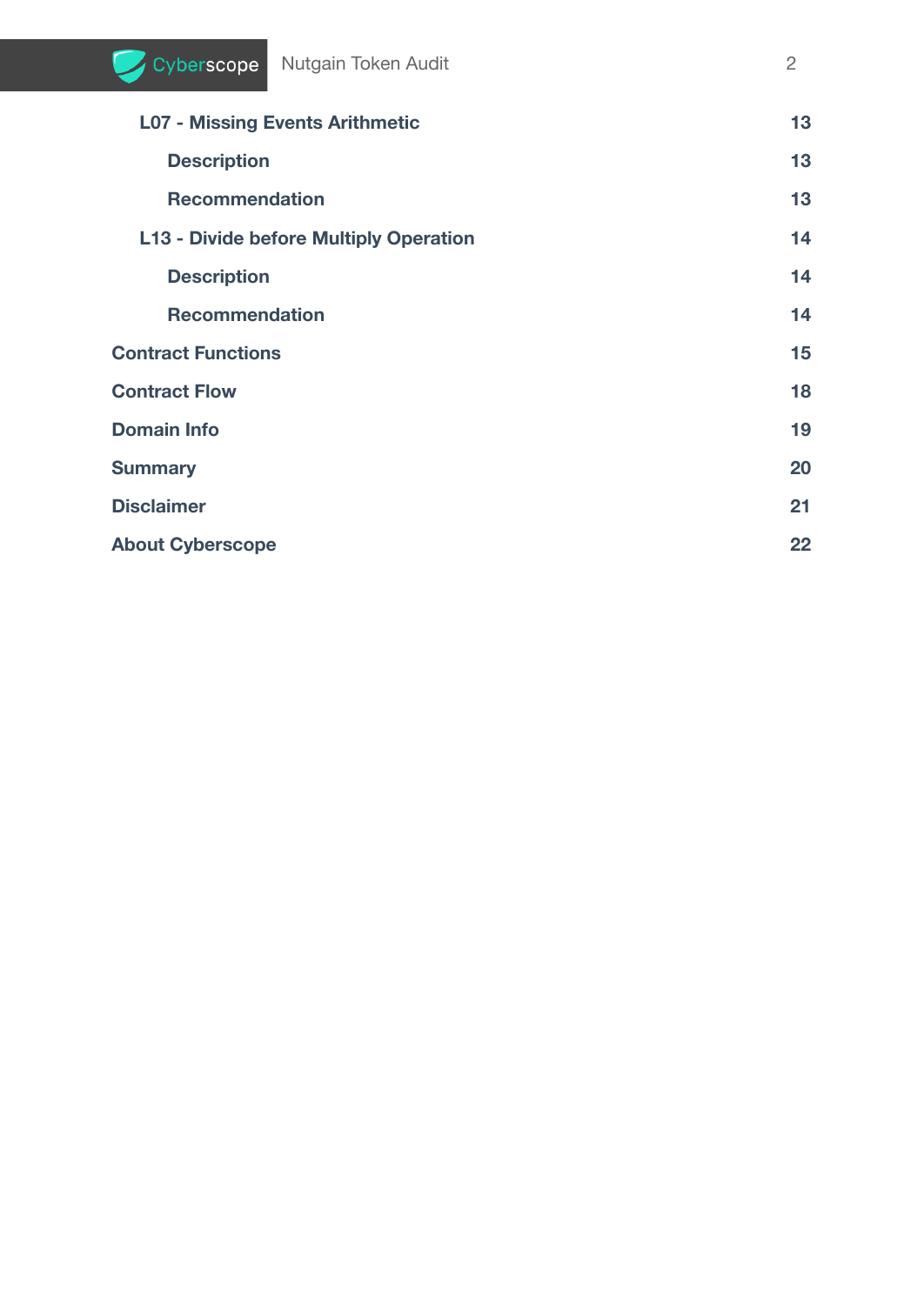## <span id="page-3-0"></span>Contract Review

Cyberscope

| <b>Contract Name</b>    | <b>NUTGAIN</b>                                                           |
|-------------------------|--------------------------------------------------------------------------|
| <b>Compiler Version</b> | v0.8.7+commit.e28d00a7                                                   |
| <b>Optimization</b>     | 200 runs                                                                 |
| <b>Licence</b>          | Unlicense                                                                |
| <b>Explorer</b>         | https://bscscan.com/token/0xb149b030cfa47880af0bd<br>e4cd36539e4c928b3eb |
| <b>Symbol</b>           | NUTGV <sub>2</sub>                                                       |
| <b>Decimals</b>         | 9                                                                        |
| <b>Total Supply</b>     | 1,500,000,000                                                            |
| <b>Source</b>           | contract.sol                                                             |
| <b>Domain</b>           | nutgain.io                                                               |

### <span id="page-3-1"></span>Audit Updates

| <b>Initial Audit</b> | 18th March 2022 |
|----------------------|-----------------|
| <b>Corrected</b>     |                 |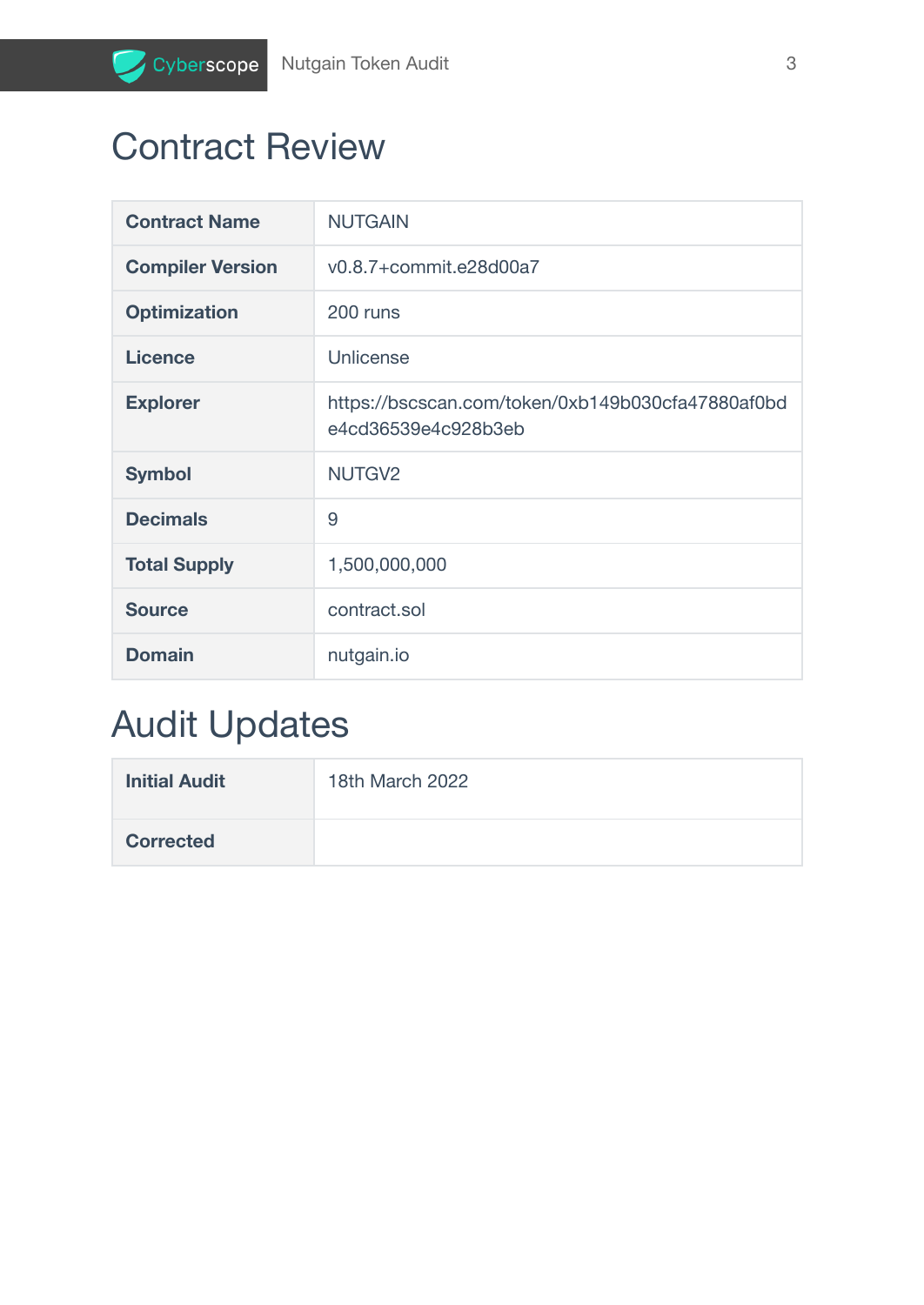# <span id="page-4-0"></span>Contract Analysis

Cyberscope

● Critical ● Medium ● Minor ● Pass

| <b>Severity</b> | Code        | <b>Description</b>                                                                                                      |
|-----------------|-------------|-------------------------------------------------------------------------------------------------------------------------|
|                 | <b>ST</b>   | Contract Owner is not able to stop or pause<br>transactions                                                             |
|                 | <b>OCTD</b> | Contract Owner is not able to transfer tokens from<br>specific address                                                  |
|                 | <b>OTUT</b> | <b>Owner Transfer User's Tokens</b>                                                                                     |
|                 | <b>ELFM</b> | Contract Owner is not able to increase fees more<br>than a reasonable percent (25%)                                     |
|                 | <b>ULTW</b> | Contract Owner is not able to increase the amount of<br>liquidity taken by dev wallet more than a reasonable<br>percent |
|                 | MT          | Contract Owner is not able to mint new tokens                                                                           |
|                 | <b>BT</b>   | Contract Owner is not able to burn tokens from<br>specific wallet                                                       |
|                 | <b>BC</b>   | Contract Owner is not able to blacklist wallets from<br>selling                                                         |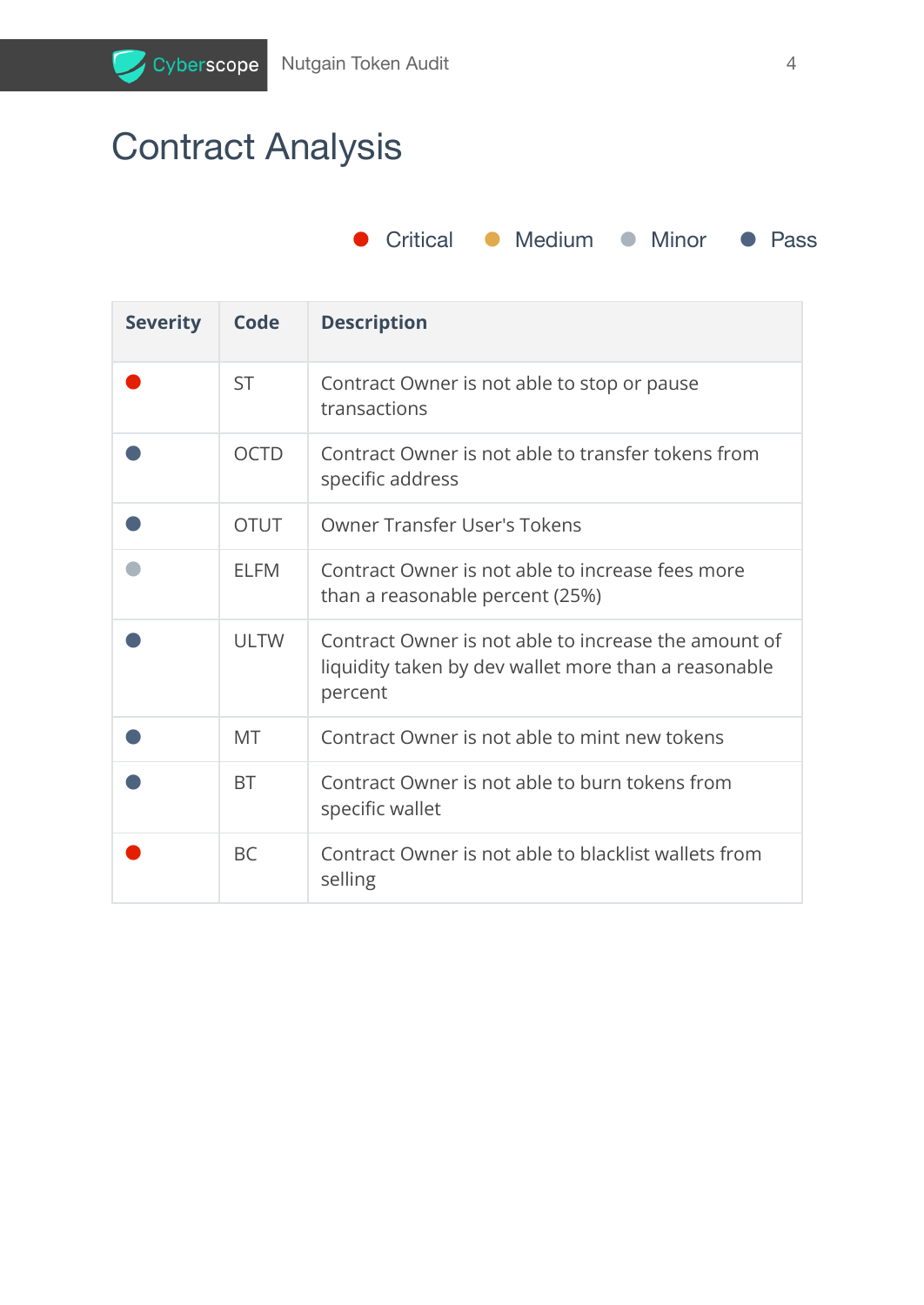### <span id="page-5-0"></span>ST - Stop Transactions

| <b>Criticality</b> | critical              |
|--------------------|-----------------------|
| <b>Location</b>    | contract.sol#L640,492 |

#### <span id="page-5-1"></span>**Description**

The contract owner has the authority to stop transactions for all users excluding the owner. The owner may take advantage of it by setting the tradingEnabled to false.

```
if (!_isExcludedFromFee[from] && !_isExcludedFromFee[to]) {
    require(tradingEnabled, "Trading not active");
}
```
The contract owner has the authority to stop the sales for all users excluding the owner. This will cause the contract to operate like a honeypot. The owner may take advantage of it by setting coolDownTime to a high value

```
if (coolDownEnabled) {
    uint256 timePassed = block.timestamp - _lastSell[from];
   require(timePassed >= coolDownTime, "Cooldown enabled");
   _lastSell[from] = block.timestamp;
}
```
### <span id="page-5-2"></span>Recommendation

The contract could embody a check for not allowing setting the variables less or more than a reasonable amount.

The team should carefully manage the private keys of the owner's account. We strongly recommend a powerful security mechanism that will prevent a single user from accessing the contract admin functions. That risk can be prevented by temporarily locking the contract or renouncing ownership.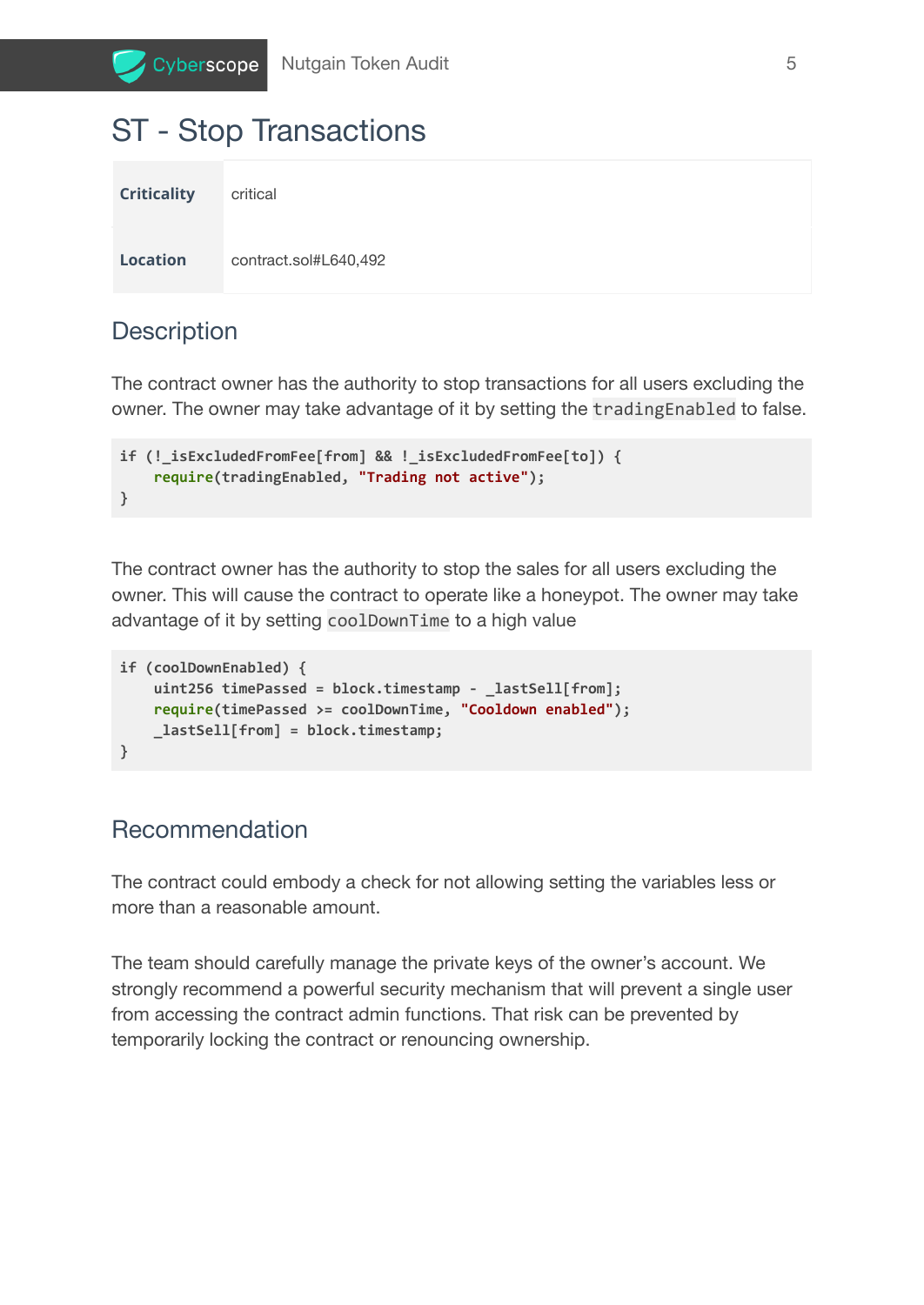### <span id="page-6-0"></span>ELFM - Exceed Limit Fees Manipulation

| <b>Criticality</b> | minor             |
|--------------------|-------------------|
| <b>Location</b>    | contract.sol#L396 |

#### <span id="page-6-1"></span>**Description**

The contract owner has the authority to increase over the allowed limit of 25%. The owner may take advantage of it by calling the setSellTaxes function with 30 percentage value.

```
function setSellTaxes(
       uint256 _rfi,
       uint256 _marketing,
       uint256 _liquidity,
       uint256 _dev,
       uint256 _utility,
       uint256 _burn
    ) public onlyOwner {
        sellTaxes = Taxes(_rfi, _marketing, _liquidity, _dev, _utility, _burn);
        require((_rfi + _marketing + _utility + _liquidity + _dev + _burn) <=
30, "Must keep fees at 30% or less");
       emit FeesChanged();
    }
```
### <span id="page-6-2"></span>Recommendation

The contract could have a lower limit on fees.

The team should carefully manage the private keys of the owner's account. We strongly recommend a powerful security mechanism that will prevent a single user from accessing the contract admin functions. That risk can be prevented by temporarily locking the contract or renouncing ownership.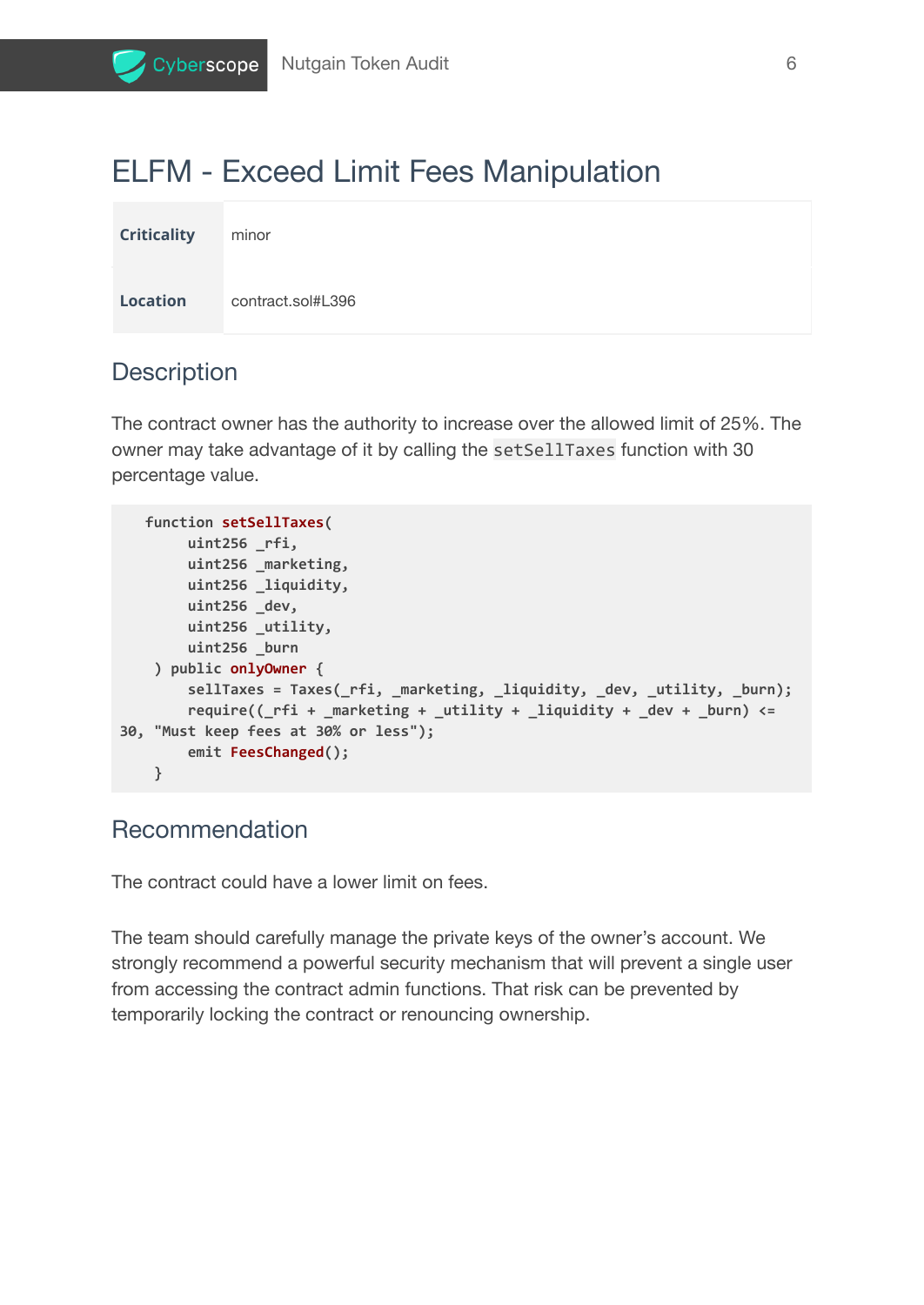### <span id="page-7-0"></span>BC - Blacklisted Contracts

| <b>Criticality</b> | critical          |
|--------------------|-------------------|
| <b>Location</b>    | contract.sol#L616 |

#### <span id="page-7-1"></span>**Description**

The contract owner has the authority to massively stop contacts from transactions. The owner may take advantage of it by calling the bulkIsBlacklisted function.

**require(!\_isBlacklisted[from] && !\_isBlacklisted[to], "You are a bot");**

#### <span id="page-7-2"></span>Recommendation

The team should carefully manage the private keys of the owner's account. We strongly recommend a powerful security mechanism that will prevent a single user from accessing the contract admin functions. That risk can be prevented by temporarily locking the contract or renouncing ownership.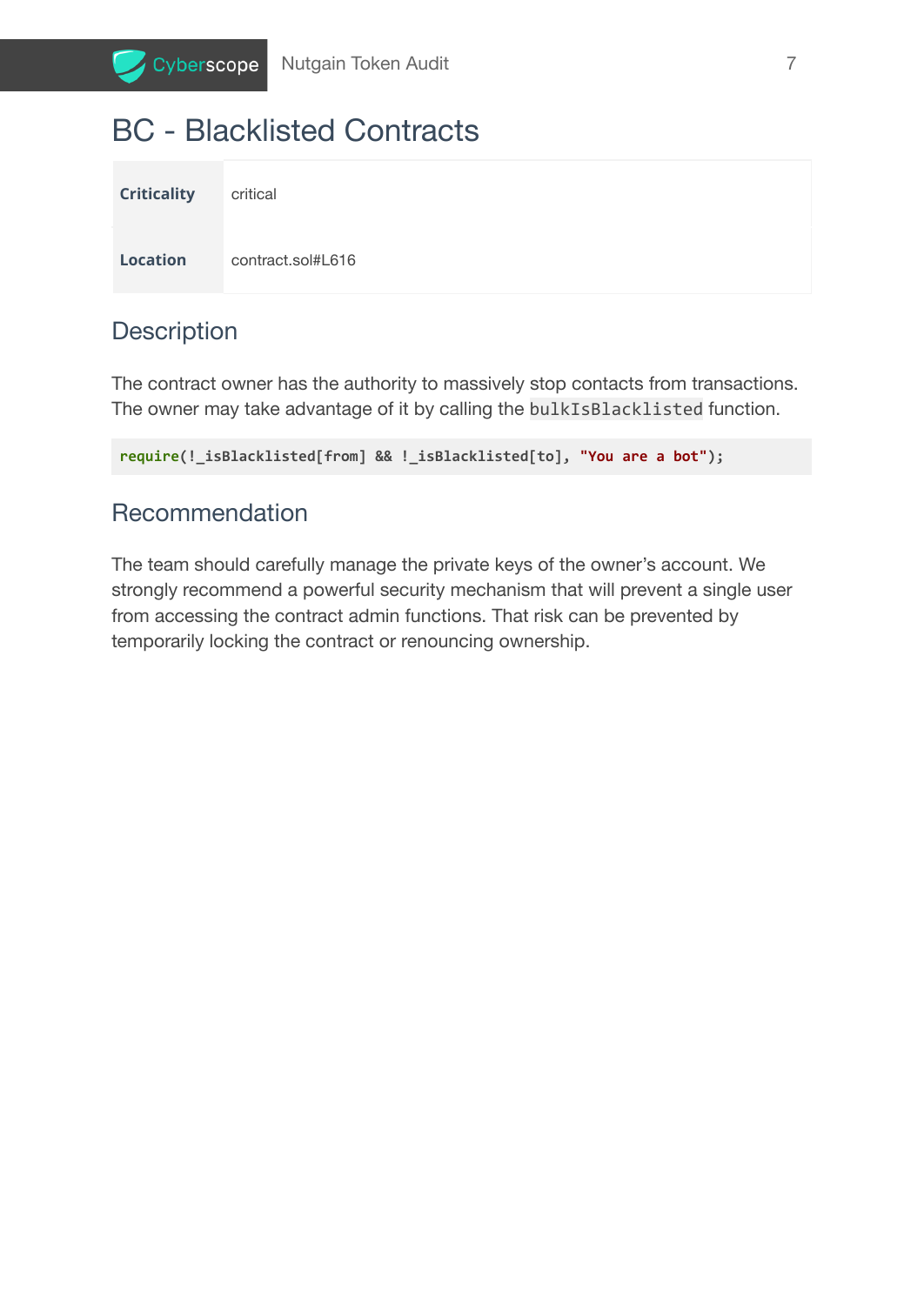# <span id="page-8-0"></span>Contract Diagnostics

Cyberscope



| <b>Severity</b> | Code            | <b>Description</b>                                |
|-----------------|-----------------|---------------------------------------------------|
|                 | L <sub>01</sub> | Public Function could be Declared External        |
|                 | L <sub>02</sub> | State Variables could be Declared Constant        |
|                 | L <sub>04</sub> | <b>Conformance to Solidity Naming Conventions</b> |
|                 | L11             | Unnecessary Boolean equality                      |
|                 | L <sub>07</sub> | <b>Missing Events Arithmetic</b>                  |
|                 | L13             | Divide before Multiply Operation                  |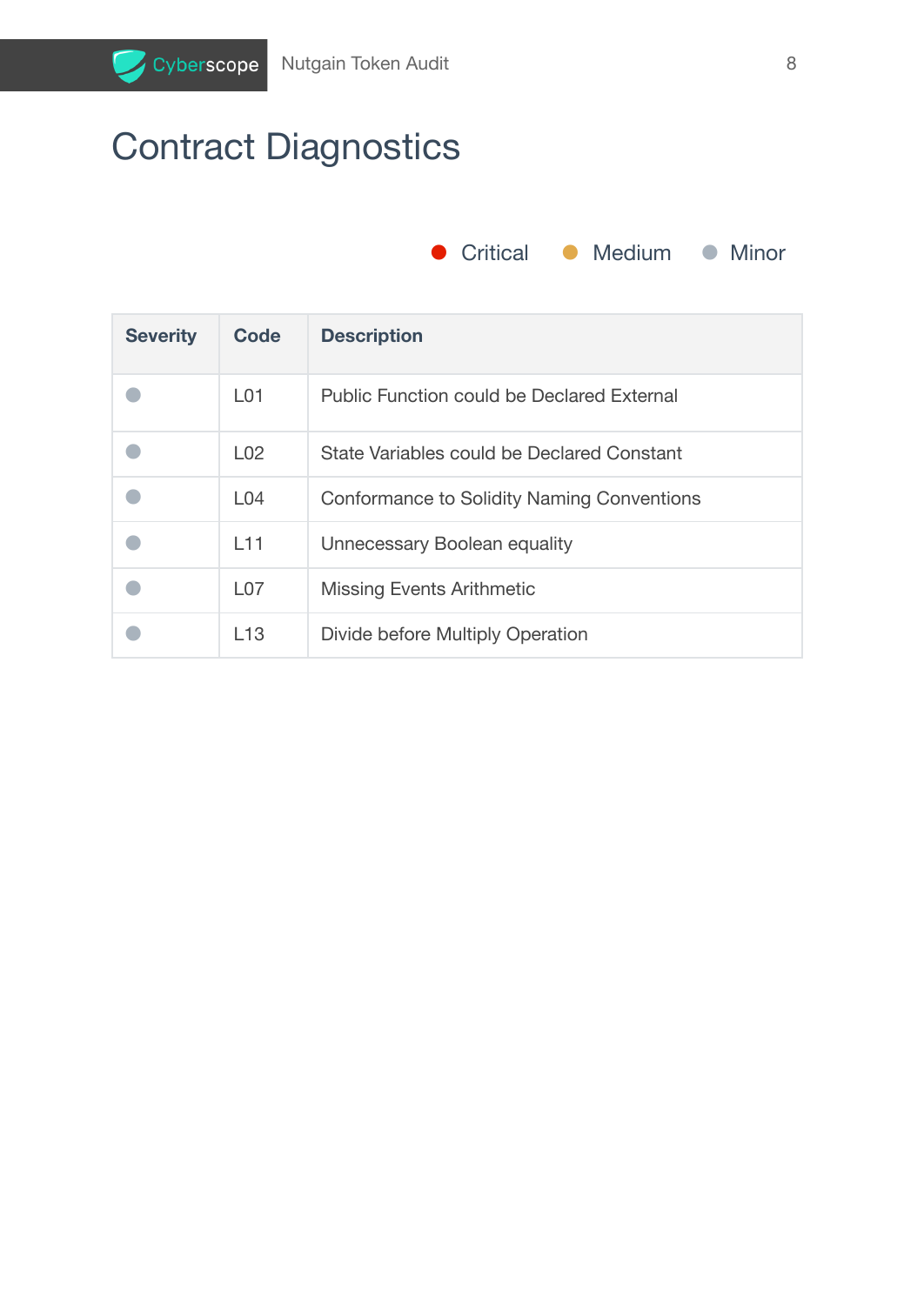### <span id="page-9-0"></span>L01 - Public Function could be Declared External

| <b>Criticality</b> | minor                                                          |
|--------------------|----------------------------------------------------------------|
| <b>Location</b>    | contract.sol#L55,59,241,245,254,263,267,272,286,291 and 9 more |

### <span id="page-9-1"></span>**Description**

Public functions that are never called by the contract should be declared external to save gas.

```
rescueAnyBEP20Tokens
setSellTaxes
setTaxes
isExcludedFromFee
includeInFee
excludeFromFee
reflectionFromToken
isExcludedFromReward
transfer
...
```
#### <span id="page-9-2"></span>Recommendation

Use the external attribute for functions never called from the contract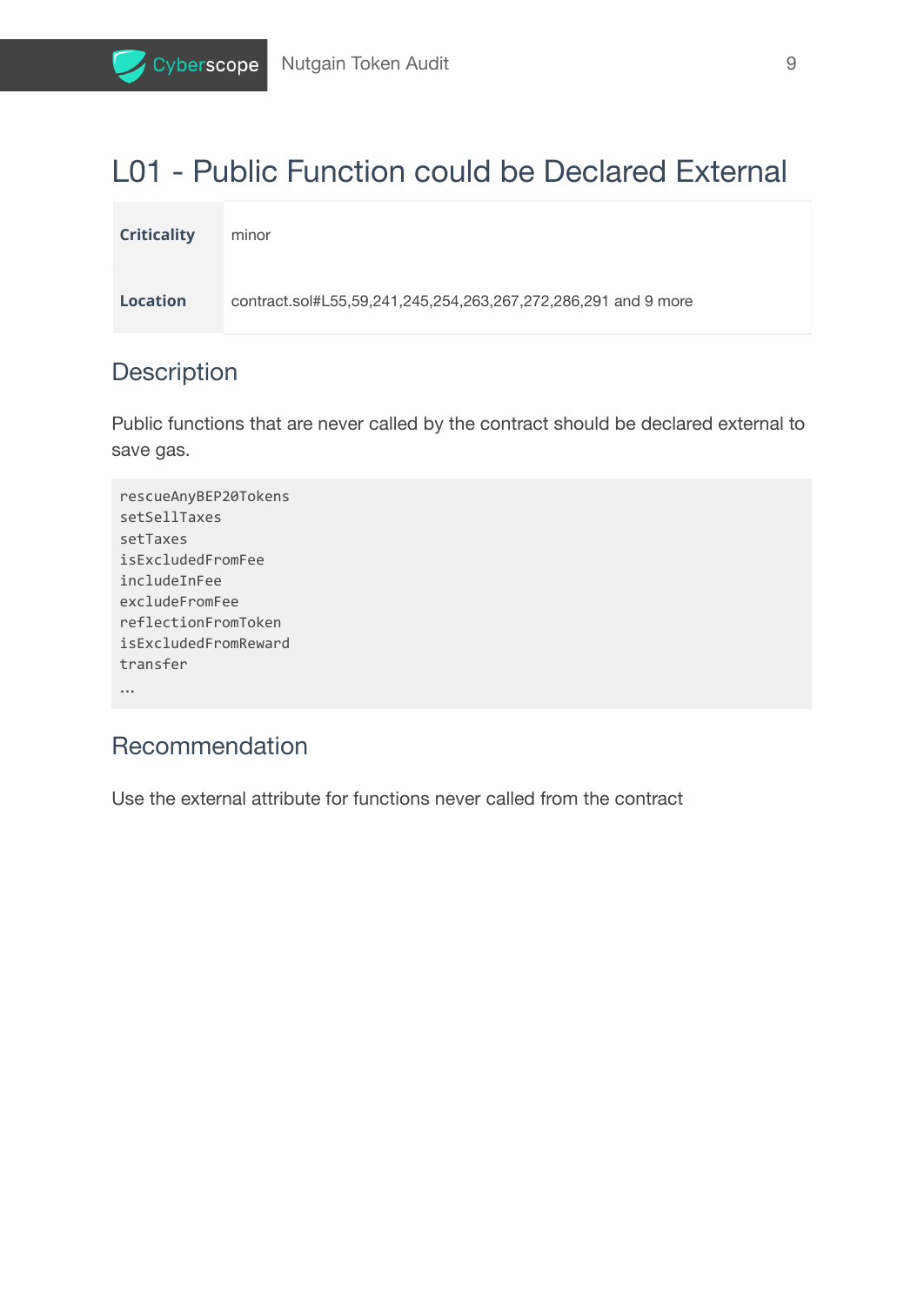

### <span id="page-10-0"></span>L02 - State Variables could be Declared Constant

| <b>Criticality</b> | minor                 |
|--------------------|-----------------------|
| Location           | contract.sol#L142,153 |

#### <span id="page-10-1"></span>**Description**

Constant state variables should be declared constant to save gas.

deadWallet \_tTotal

#### <span id="page-10-2"></span>Recommendation

Add the constant attribute to state variables that never change.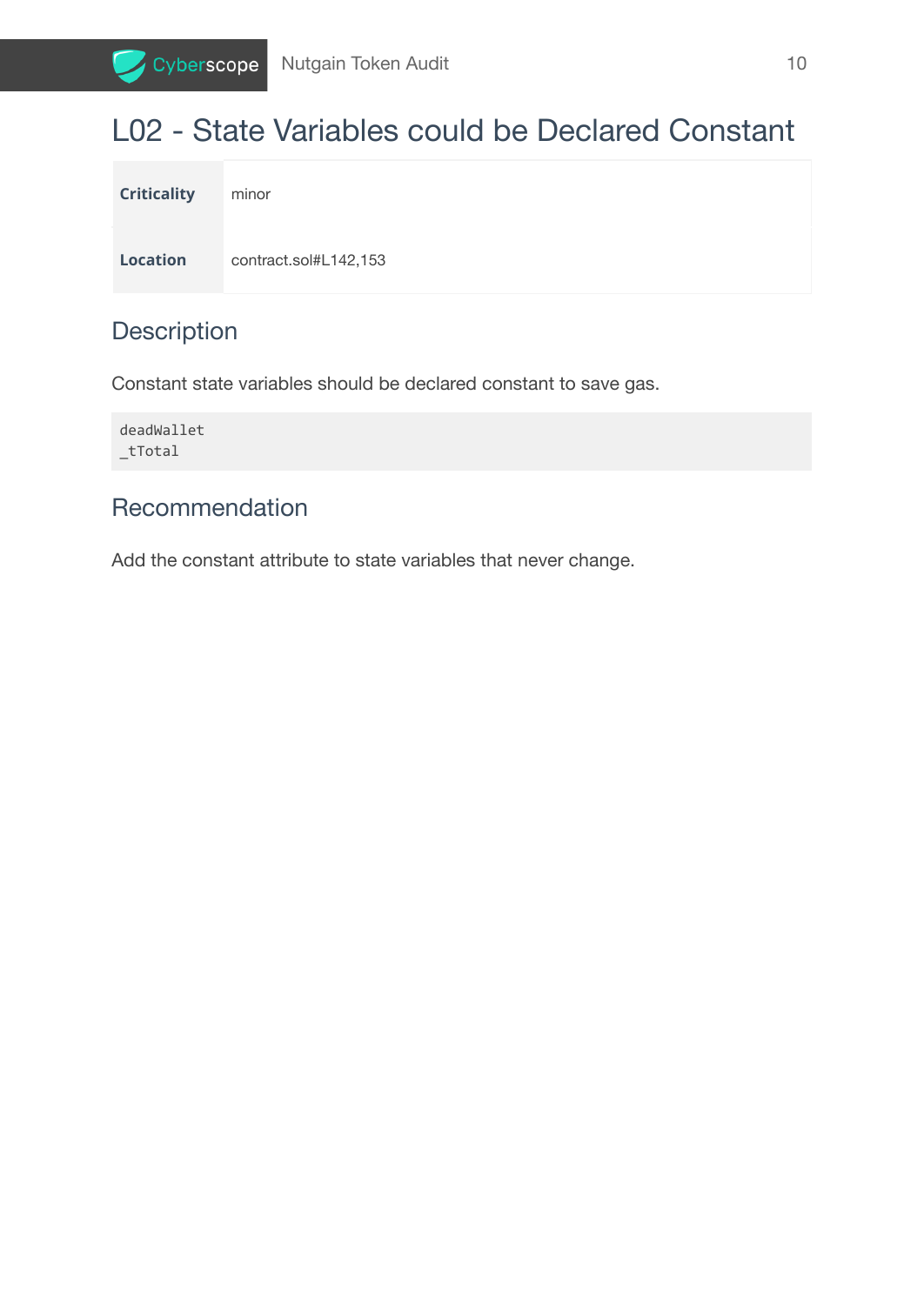### <span id="page-11-0"></span>L04 - Conformance to Solidity Naming **Conventions**

| <b>Criticality</b> | minor                                                            |
|--------------------|------------------------------------------------------------------|
| <b>Location</b>    | contract.sol#L78,185,328,385,386,387,388,389,390,397 and 13 more |

#### <span id="page-11-1"></span>**Description**

Cyberscope

Solidity defines a naming convention that should be followed. Rule exceptions:

- Allow constant variable name/symbol/decimals to be lowercase.
- Allow at the beginning of the mixed case match for private variables and unused parameters.

```
_symbol
_name
genesis_block
_decimals
_amount
_to
_tokenAddr
_enabled
_burn
...
```
### <span id="page-11-2"></span>Recommendation

Follow the Solidity naming convention. [https://docs.soliditylang.org/en/v0.4.25/style-guide.html#naming-conventions](https://docs.soliditylang.org/en/v0.4.25/style-guide.html#naming-convention)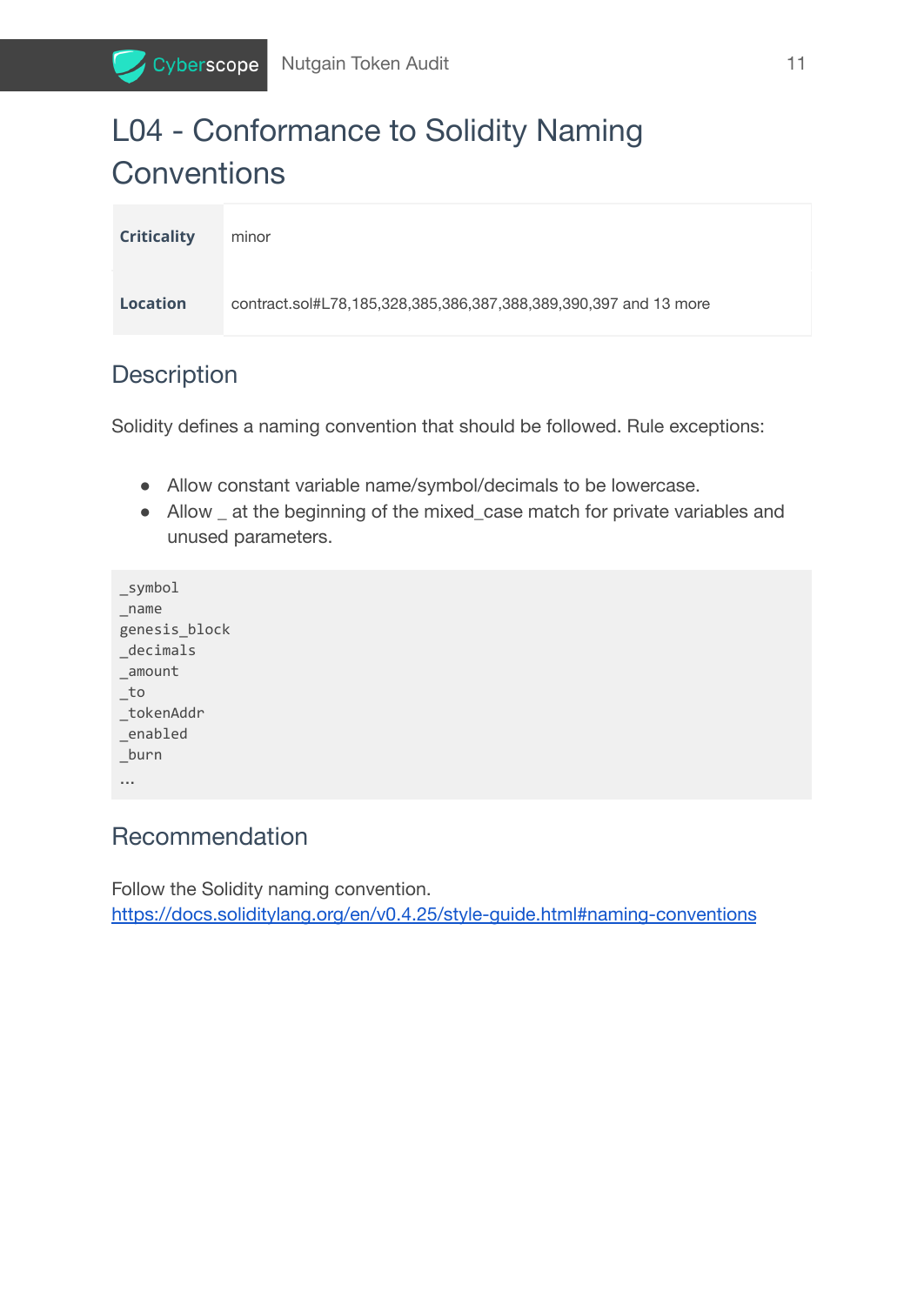

### <span id="page-12-0"></span>L11 - Unnecessary Boolean equality

| <b>Criticality</b> | minor             |
|--------------------|-------------------|
| <b>Location</b>    | contract.sol#L326 |

#### <span id="page-12-1"></span>**Description**

The comparison to boolean constants is redundant. Boolean constants can be used directly and do not need to be compared to true or false.

state == true

#### <span id="page-12-2"></span>Recommendation

Remove the equality to the boolean constant.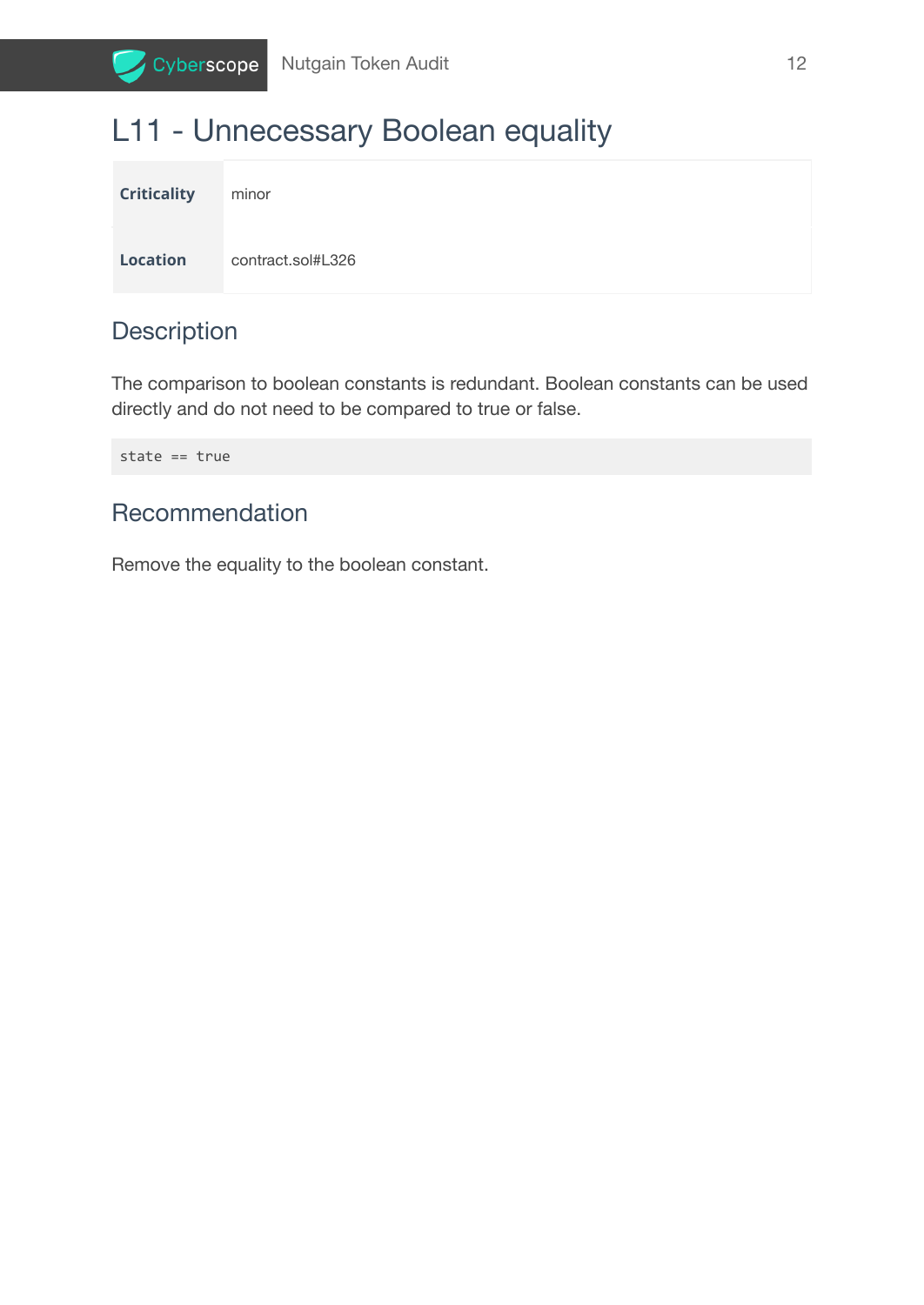

### <span id="page-13-0"></span>L07 - Missing Events Arithmetic

| <b>Criticality</b> | minor                             |
|--------------------|-----------------------------------|
| <b>Location</b>    | contract.sol#L326,799,804,832,837 |

#### <span id="page-13-1"></span>**Description**

Detected missing events for critical arithmetic parameters. There are functions that have no event emitted, so it is difficult to track off-chain changes.

```
maxWalletLimit = amount * 10 ** decimals()maxBuyLimit = maxBuy * 10 ** decimals()swapTokensAtAmount = amount * 10 ** _decimals
coolDownTime = time * 1deadline = _deadline
```
### <span id="page-13-2"></span>Recommendation

Emit an event for critical parameter changes.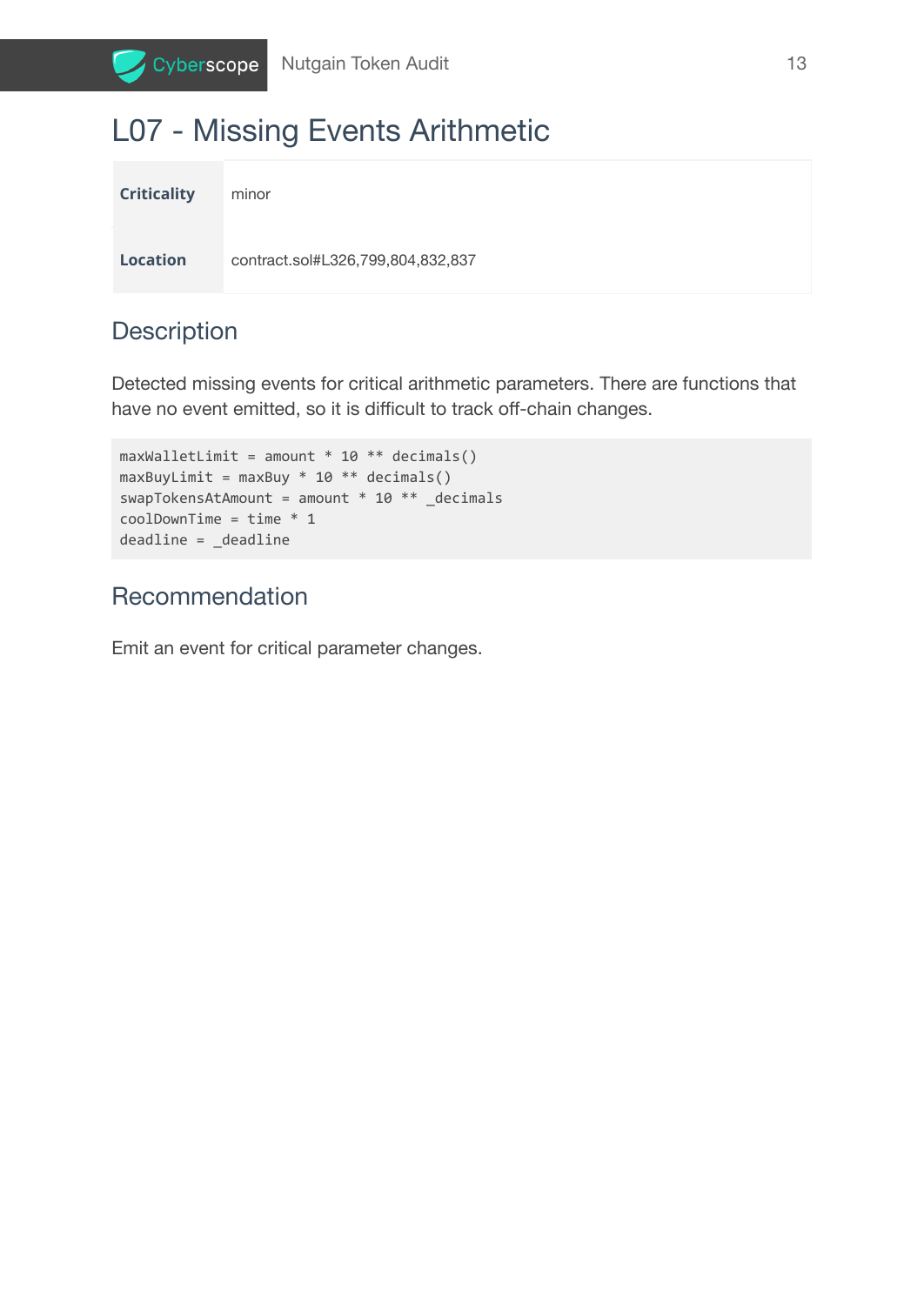

### <span id="page-14-0"></span>L13 - Divide before Multiply Operation

| <b>Criticality</b> | minor             |
|--------------------|-------------------|
| <b>Location</b>    | contract.sol#L712 |

#### <span id="page-14-1"></span>**Description**

Performing divisions before multiplications may cause lose of prediction.

unitBalance = deltaBalance / (denominator - temp.liquidity)

#### <span id="page-14-2"></span>Recommendation

The multiplications should be prior to the divisions.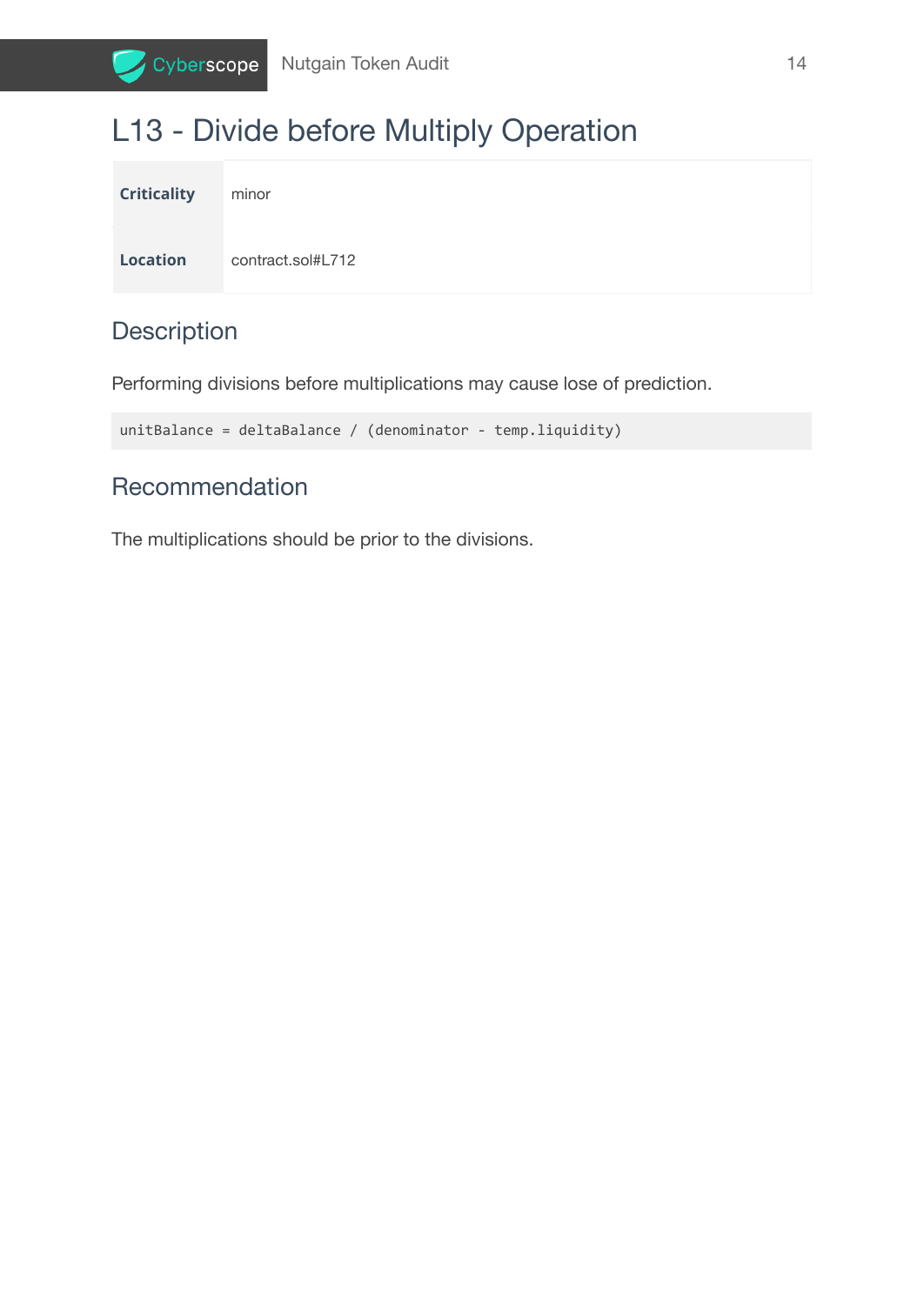# <span id="page-15-0"></span>Contract Functions

| <b>Contract</b>    | <b>Type</b>                                            | <b>Bases</b>      |                   |                          |
|--------------------|--------------------------------------------------------|-------------------|-------------------|--------------------------|
|                    | <b>Function Name</b>                                   | <b>Visibility</b> | <b>Mutability</b> | <b>Modifiers</b>         |
|                    |                                                        |                   |                   |                          |
| IERC <sub>20</sub> | Interface                                              |                   |                   |                          |
|                    | totalSupply                                            | External          |                   | $\overline{\phantom{a}}$ |
|                    | balanceOf                                              | External          |                   | $\overline{a}$           |
|                    | transfer                                               | External          | $\checkmark$      | ÷,                       |
|                    | allowance                                              | External          |                   | $\overline{\phantom{a}}$ |
|                    | approve                                                | External          | $\checkmark$      | $\overline{\phantom{a}}$ |
|                    | transferFrom                                           | External          | $\checkmark$      | $\overline{\phantom{a}}$ |
|                    |                                                        |                   |                   |                          |
| <b>Context</b>     | Implementation                                         |                   |                   |                          |
|                    | _msgSender                                             | Internal          |                   |                          |
|                    | _msgData                                               | Internal          |                   |                          |
|                    |                                                        |                   |                   |                          |
| Ownable            | Implementation                                         | Context           |                   |                          |
|                    | <constructor></constructor>                            | Public            | $\checkmark$      | $\overline{\phantom{a}}$ |
|                    | owner                                                  | Public            |                   | $\overline{\phantom{a}}$ |
|                    | renounceOwnership                                      | Public            | $\checkmark$      | onlyOwner                |
|                    | transferOwnership                                      | Public            | $\checkmark$      | onlyOwner                |
|                    | _setOwner                                              | Private           | $\checkmark$      |                          |
|                    |                                                        |                   |                   |                          |
| <b>IFactory</b>    | Interface                                              |                   |                   |                          |
|                    | createPair                                             | External          | $\checkmark$      | ÷,                       |
|                    |                                                        |                   |                   |                          |
| <b>IRouter</b>     | Interface                                              |                   |                   |                          |
|                    | factory                                                | External          |                   | $\overline{\phantom{a}}$ |
|                    | <b>WETH</b>                                            | External          |                   | $\overline{\phantom{a}}$ |
|                    | addLiquidityETH                                        | External          | Payable           | $\qquad \qquad -$        |
|                    | swapExactTokensForETHSupportingF<br>eeOnTransferTokens | External          | $\checkmark$      | $\overline{a}$           |
|                    |                                                        |                   |                   |                          |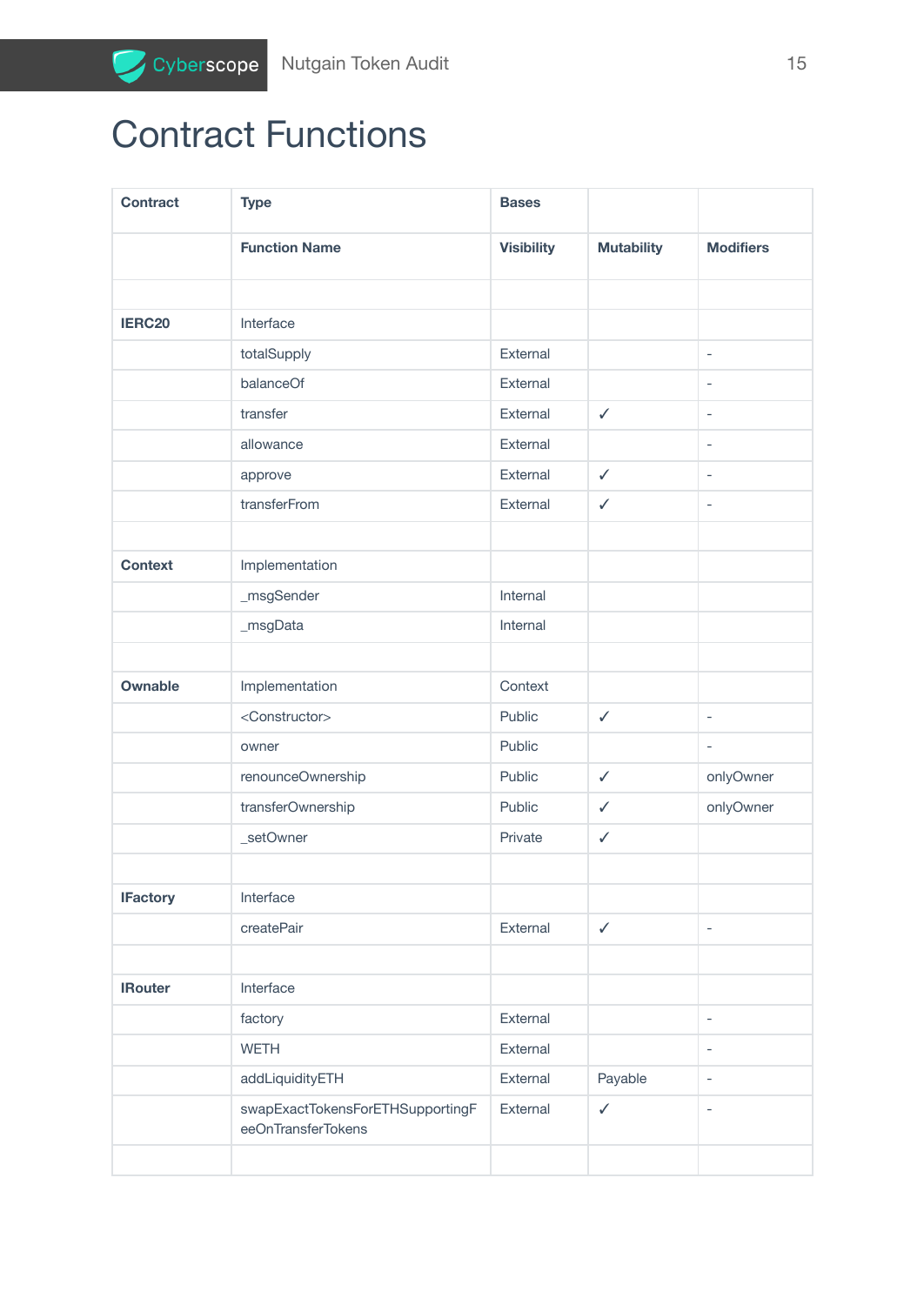| <b>Address</b> | Library                     |                                |              |                          |
|----------------|-----------------------------|--------------------------------|--------------|--------------------------|
|                | sendValue                   | Internal                       | $\checkmark$ |                          |
|                |                             |                                |              |                          |
| <b>NUTGAIN</b> | Implementation              | Context,<br>IERC20,<br>Ownable |              |                          |
|                | <constructor></constructor> | Public                         | $\checkmark$ | $\overline{\phantom{a}}$ |
|                | name                        | Public                         |              | $\overline{\phantom{a}}$ |
|                | symbol                      | Public                         |              | $\overline{\phantom{a}}$ |
|                | decimals                    | Public                         |              | $\overline{\phantom{a}}$ |
|                | totalSupply                 | Public                         |              | $\overline{\phantom{a}}$ |
|                | balanceOf                   | Public                         |              | $\overline{a}$           |
|                | allowance                   | Public                         |              | $\overline{\phantom{a}}$ |
|                | approve                     | Public                         | $\checkmark$ | $\bar{a}$                |
|                | transferFrom                | Public                         | ✓            | $\overline{\phantom{a}}$ |
|                | increaseAllowance           | Public                         | ✓            | $\overline{\phantom{a}}$ |
|                | decreaseAllowance           | Public                         | ✓            | $\overline{\phantom{a}}$ |
|                | transfer                    | Public                         | $\checkmark$ | $\overline{\phantom{a}}$ |
|                | isExcludedFromReward        | Public                         |              | $\overline{\phantom{a}}$ |
|                | reflectionFromToken         | Public                         |              | $\overline{\phantom{a}}$ |
|                | setTradingStatus            | External                       | ✓            | onlyOwner                |
|                | tokenFromReflection         | Public                         |              | ÷,                       |
|                | excludeFromReward           | Public                         | $\checkmark$ | onlyOwner                |
|                | includeInReward             | External                       | ✓            | onlyOwner                |
|                | excludeFromFee              | Public                         | ✓            | onlyOwner                |
|                | includeInFee                | Public                         | $\checkmark$ | onlyOwner                |
|                | isExcludedFromFee           | Public                         |              | $\overline{\phantom{a}}$ |
|                | setTaxes                    | Public                         | $\checkmark$ | onlyOwner                |
|                | setSellTaxes                | Public                         | $\checkmark$ | onlyOwner                |
|                | _reflectRfi                 | Private                        | $\checkmark$ |                          |
|                | _takeLiquidity              | Private                        | $\checkmark$ |                          |
|                | _takeMarketing              | Private                        | $\checkmark$ |                          |
|                | _takeBurn                   | Private                        | $\checkmark$ |                          |
|                | _takeDev                    | Private                        | $\checkmark$ |                          |
|                | _takeUtility                | Private                        | $\checkmark$ |                          |
|                | _getValues                  | Private                        |              |                          |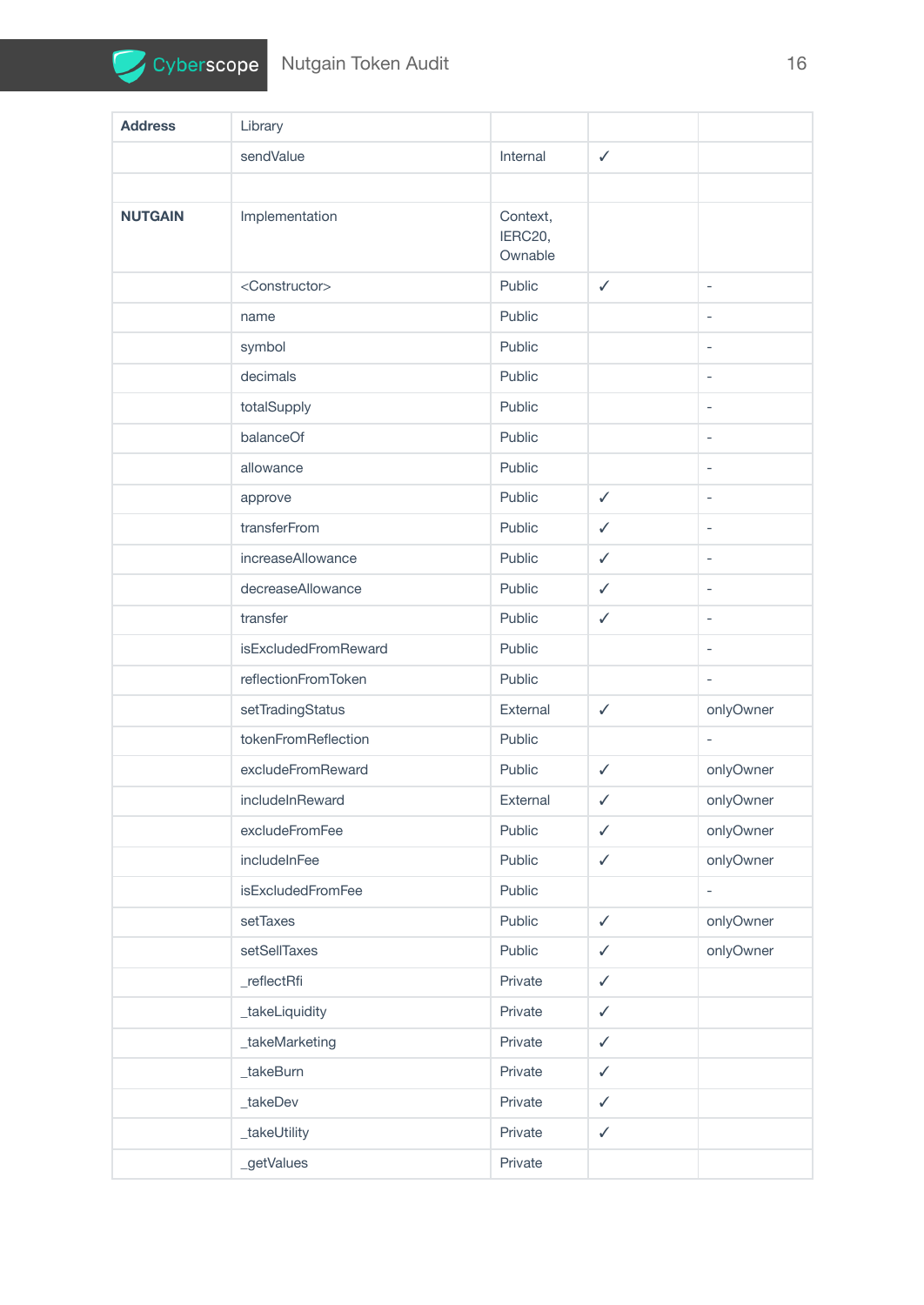| _getTValues                  | Private  |              |                          |
|------------------------------|----------|--------------|--------------------------|
| _getRValues1                 | Private  |              |                          |
| _getRValues2                 | Private  |              |                          |
| _getRate                     | Private  |              |                          |
| _getCurrentSupply            | Private  |              |                          |
| _approve                     | Private  | $\checkmark$ |                          |
| _transfer                    | Private  | $\checkmark$ |                          |
| _tokenTransfer               | Private  | ✓            |                          |
| swapAndLiquify               | Private  | $\checkmark$ | lockTheSwap              |
| addLiquidity                 | Private  | $\checkmark$ |                          |
| swapTokensForBNB             | Private  | $\checkmark$ |                          |
| bulkExcludeFee               | External | ✓            | onlyOwner                |
| updateMarketingWallet        | External | ✓            | onlyOwner                |
| updateDevWallet              | External | ✓            | onlyOwner                |
| updateUtilityWallet          | External | $\checkmark$ | onlyOwner                |
| updateCooldown               | External | ✓            | onlyOwner                |
| updateSwapTokensAtAmount     | External | ✓            | onlyOwner                |
| updateSwapEnabled            | External | ✓            | onlyOwner                |
| updatelsBlacklisted          | External | $\checkmark$ | onlyOwner                |
| bulklsBlacklisted            | External | ✓            | onlyOwner                |
| updateAllowedTransfer        | External | ✓            | onlyOwner                |
| bulkupdateAllowedTransfer    | External | ✓            | onlyOwner                |
| updateMaxTxLimit             | External | ✓            | onlyOwner                |
| updateMaxWalletlimit         | External | ✓            | onlyOwner                |
| updateRouterAndPair          | External | $\checkmark$ | onlyOwner                |
| rescueBNB                    | External | $\checkmark$ | onlyOwner                |
| rescueAnyBEP20Tokens         | Public   | $\checkmark$ | onlyOwner                |
| <receive ether=""></receive> | External | Payable      | $\overline{\phantom{0}}$ |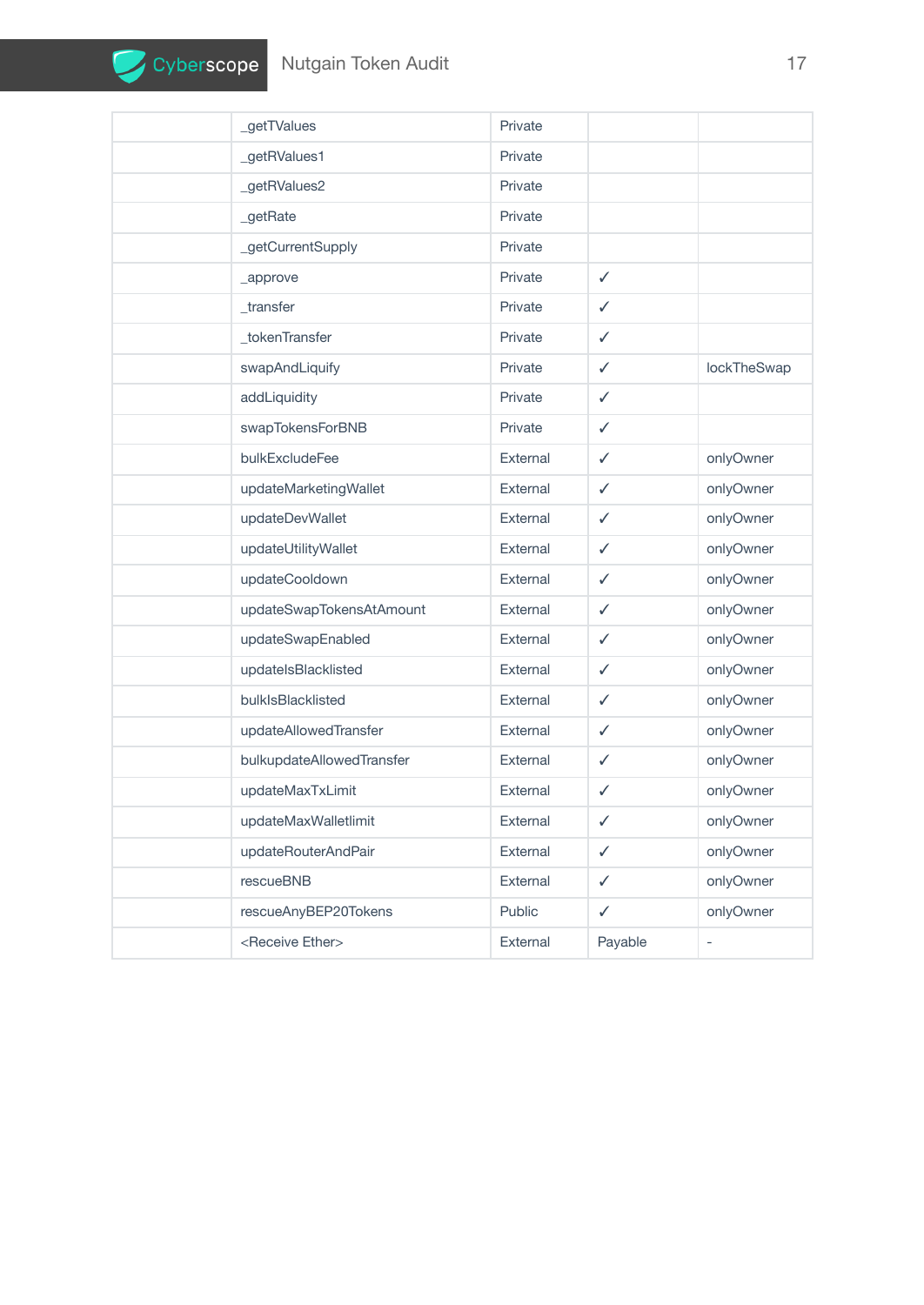# <span id="page-18-0"></span>Contract Flow

Cyberscope

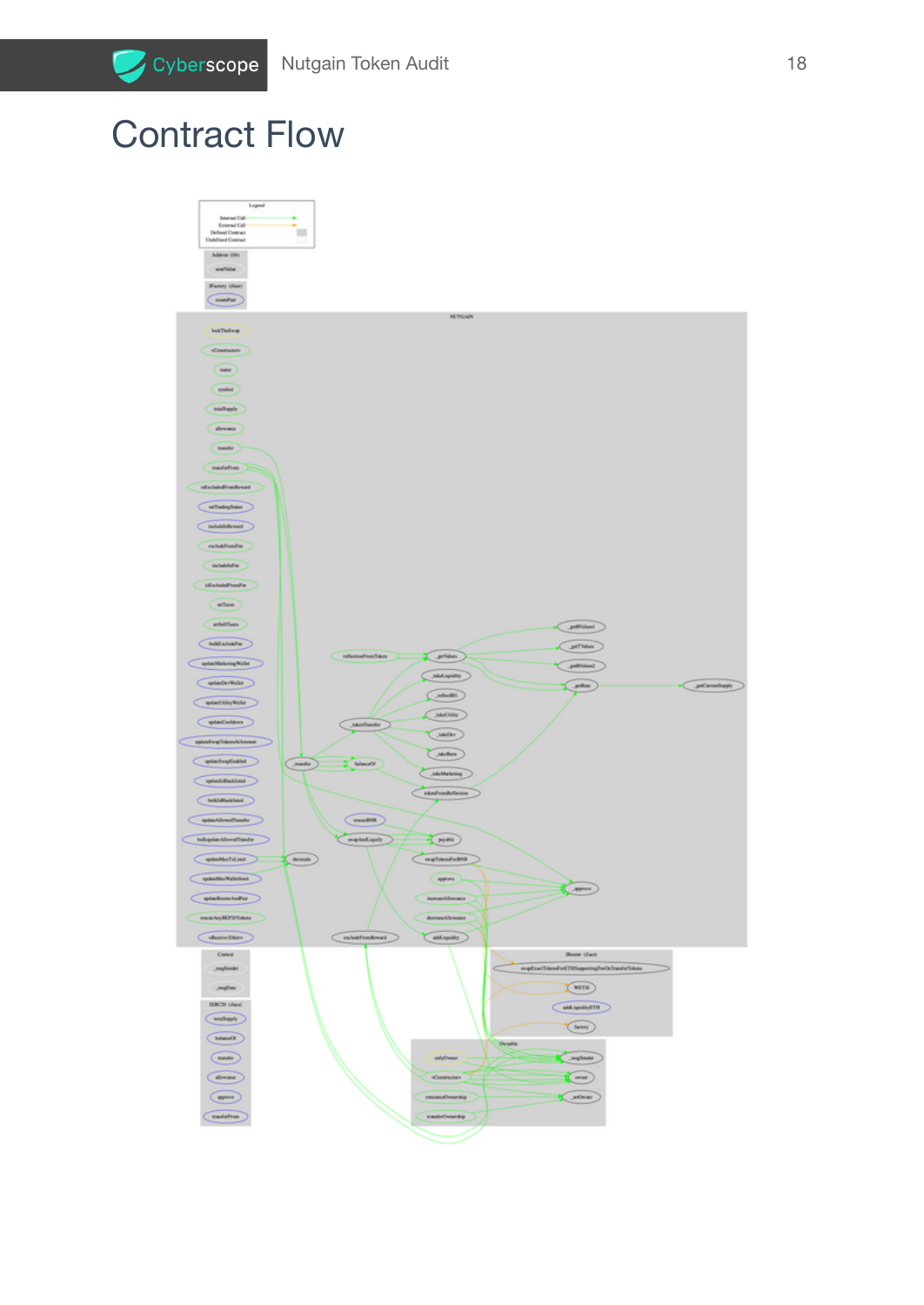# <span id="page-19-0"></span>Domain Info

| <b>Domain Name</b>                      | nutgain.io                              |
|-----------------------------------------|-----------------------------------------|
| <b>Registry Domain ID</b>               | fab7836b511f4e12828701bb1b324ae5-DONUTS |
| <b>Creation Date</b>                    | 2021-08-31T17:15:47Z                    |
| <b>Updated Date</b>                     | 2022-03-18T10:29:03Z                    |
| <b>Registry Expiry Date</b>             | 2023-08-31T17:15:47Z                    |
| <b>Registrar WHOIS</b><br><b>Server</b> | http://whois.cloudflare.com             |
| <b>Registrar URL</b>                    | http://cloudflare.com                   |
| <b>Registrar</b>                        | Cloudflare, Inc                         |
| <b>Registrar IANA ID</b>                | 1910                                    |

The domain has been created 8 months before the creation of the audit. It will expire in over 1 year.

There is no public billing information, the creator is protected by the privacy settings.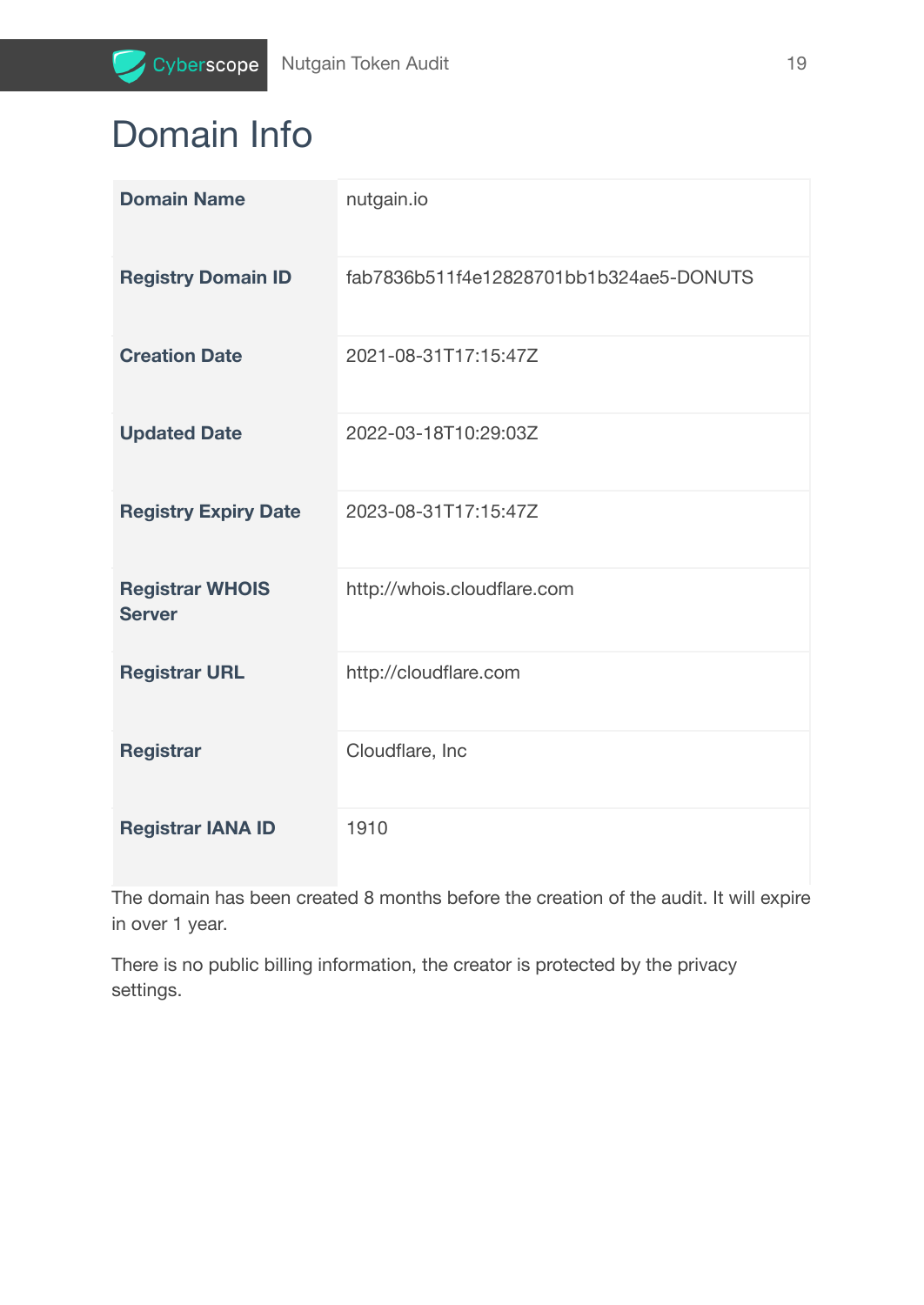

### <span id="page-20-0"></span>**Summary**

There are some functions that can be abused by the owner, like blacklisting wallets and stopping transactions. The selling fees can be increased up to 30%. The contract can be converted into a honeypot and prevent users from selling if the owner abuses the admin functions. A multi-wallet signing pattern will provide security against potential hacks. Temporarily locking the contract or renouncing ownership will eliminate all the contract threats.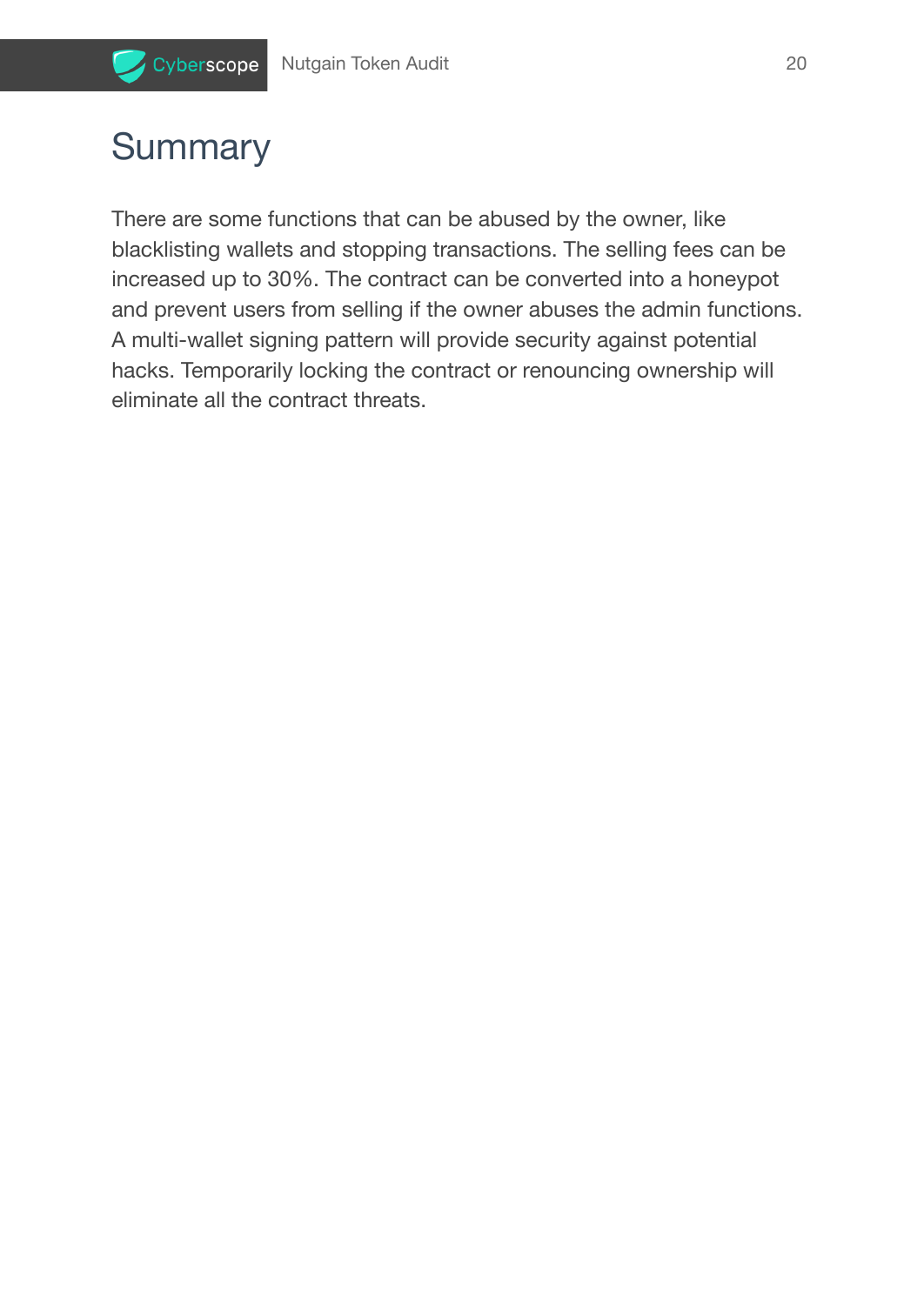

### <span id="page-21-0"></span>**Disclaimer**

All the content provided in this document is for general information only and should not be used as financial advice or a reason to buy any investment.

Cyberscope team provides no guarantees against the sale of team tokens or the removal of liquidity by the project audited in this document. Always Do your own research and protect yourselves from being scammed.

The Cyberscope team has audited this project for general information and only expresses their opinion based on similar projects and checks from popular diagnostic tools. Under no circumstances did Cyberscope receive a payment to manipulate those results or change the awarding badge that we will be adding in our website.

Always Do your own research and protect yourselves from scams. This document should not be presented as a reason to buy or not buy any particular token.

The Cyberscope team disclaims any liability for the resulting losses.